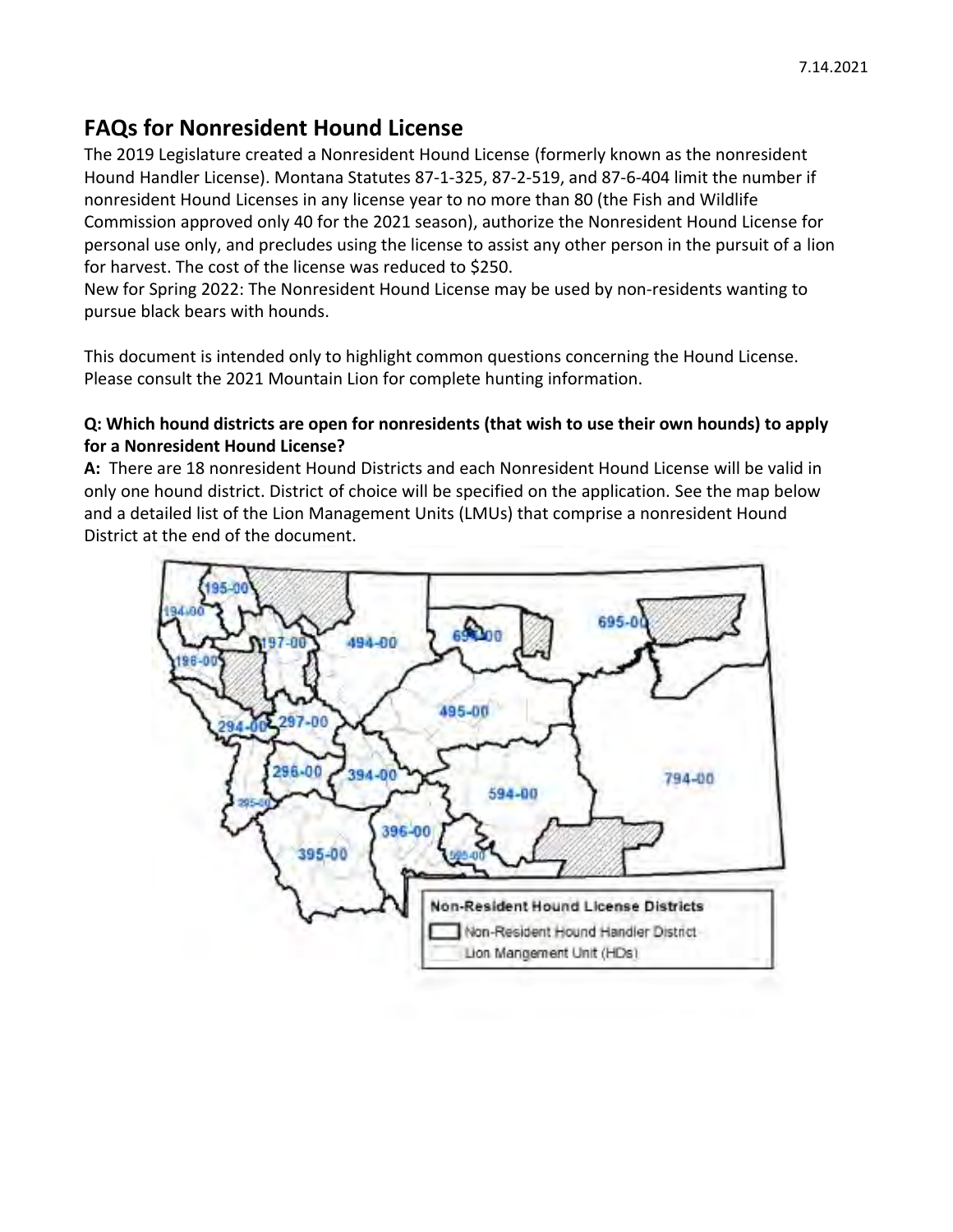### **Q: How many nonresident Hound Licenses are available, and how will they be selected?**

**A:** The statute limits the total number of nonresident Hound licenses to 80 per year; for License Year 2021, the Commission approved at most 40 for the fall season with a limit of two per Handler District (only 36 will be distributed).

### **Q: Do I first need to purchase a nonresident Mountain Lion License before I apply for a Nonresident Hound License?**

**A:** Yes, you must have a conservation (\$10), base hunting (\$15), and nonresident mountain lion license (general, special, or limited R2; \$320) to hunt with a Nonresident Hound License (\$250). Together these licenses total \$595.

### **Q: When can I apply and when will the licenses be drawn?**

**A:** The drawing for nonresident Hound Licenses will occur AFTER the results for drawing a special mountain lion license are available. A special mountain lion license can be applied for between June 30 and July 23, 2021. The drawing for the special lion license will be July 27, 2021. Applications for the Nonresident Hound License will be available starting July 28, 2021. The deadline to apply for it will be August 18 and the drawing will be August 20, 2021. To be eligible for the drawing, hunters must have purchased one of the three types of mountain lion licenses.

### **Q: If I am unsuccessful in drawing a Nonresident Hound License, can I turn in my nonresident Mountain Lion License (general, special, or limited R2)for a refund?**

**A: \***Yes. Those who apply for a Nonresident Hound License and are unsuccessful may request a full refund if their lion license no later than September 3 (the day before the start of the Archery Only lion season).

\* New for 2021

### **Q: Can the holder of a Nonresident Hound License assist someone else in pursuing a lion?**

**A:** No, the Nonresident Hound License is for the purpose of personally harvesting or chasing a mountain lion or black bear using hounds, and the license cannot be used to assist any other person in the pursuit of a lion or black bear.

### **Q: What if I have a friend who is a Montana resident that owns hounds, can I hunt over their hounds if I have a general, special, or limited R2 lion license?**

**A**: Yes, you may hunt over their hounds, but you MUST hold a Nonresident Hound License.

### **Q: If I am a nonresident hound handler and I only intend to pursue and chase lions and not harvest a lion, do I need the new Nonresident Hound License?**

**A:** Yes, non-residents pursuing and chasing lions, even if they do not intend to harvest the lion, must have a general, special, or limited R2 lion license AND a Nonresident Hound License.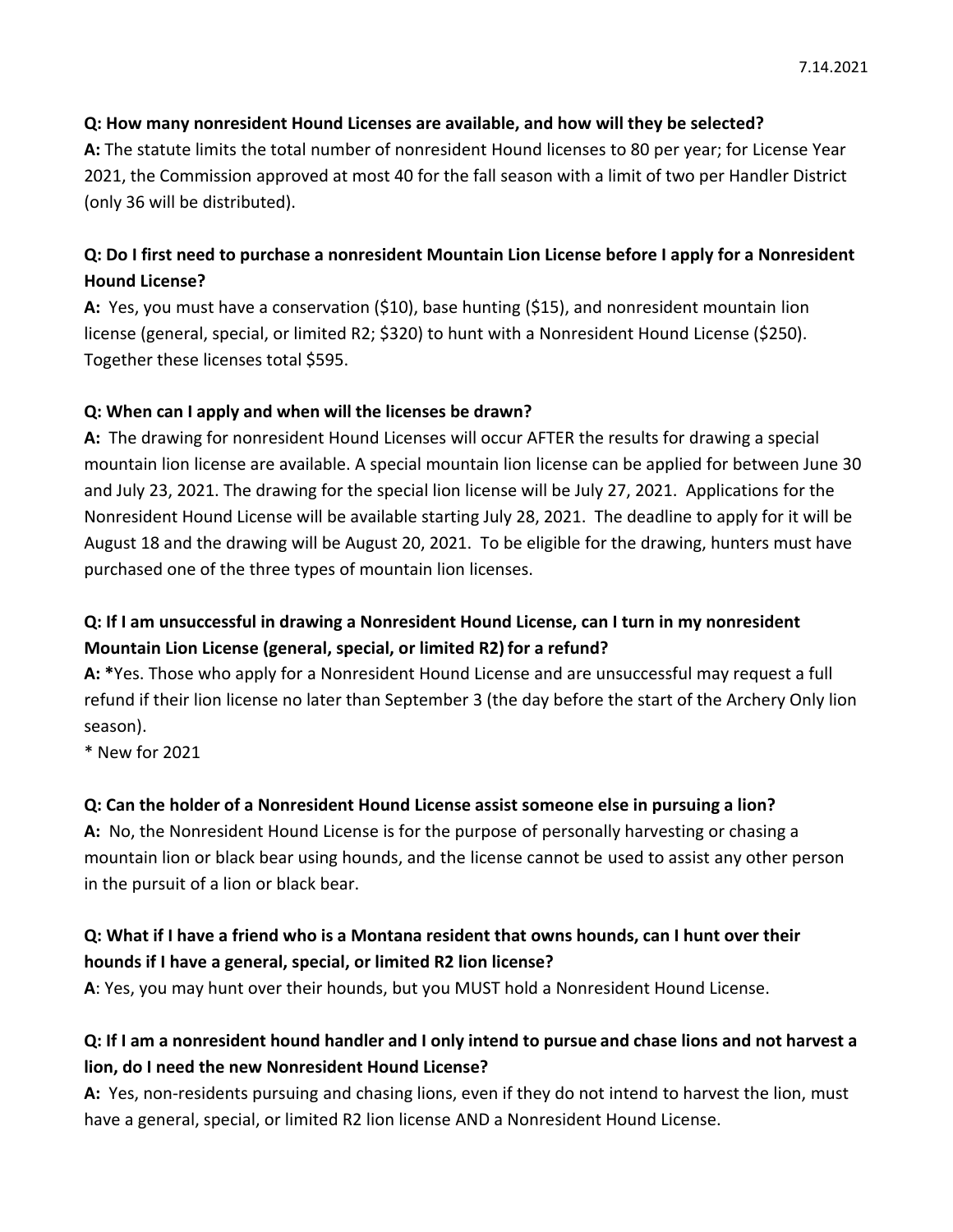### **Q: Does a nonresident hunter need the hound license if they are hunting with an outfitter?**

**A:** No, not if hunting with a Montana-licensed outfitter. Montana-licensed outfitters and guides and non-residents hunting with Montana-licensed outfitters are not required to have the hound license. Please note - It is illegal to pay for the services of a non-Montana-licensed outfitter or guide in the pursuit of a mountain lion. It is illegal for a nonresident holder of the Nonresident Hound License to aid anyone else in the pursuit of a lion.

#### **Q: Do I need the hound license if hunting on my own land?**

**A:** A nonresident with the appropriate lion license is not required to have a hound license if they are a nonresident landowner who owns 640 or more contiguous acres in Montana. Nonpaying guests of the nonresident landowner may also hunt and pursue mountain lions on the landowner's property and any adjacent public land within 2 miles of the landowner's property without a hound license. The appropriate lion license is still required.

#### **Q: What opportunities are there for nonresident lion hunters to chase or harvest a lion in Montana?**

**A:** The opportunities for nonresident hunter to chase or harvest a lion in Montana are with a General Lion (over the counter), a Special Lion (drawing only), or a Limited Region 2 General Lion License (available to unsuccessful Special Lion license applicants):

- o without the use of hounds
- o with their own hounds AND a Nonresident Hound License
- o with hounds on 640 or more contiguous acres owned by the hunter
- o with hounds on 640 or more contiguous acres owned by a nonresident who the hunter is a guest of, with no exchange of money or favors
- o with a Montana-licensed outfitter
- o with a Montana resident's hounds AND a Nonresident Hound License.